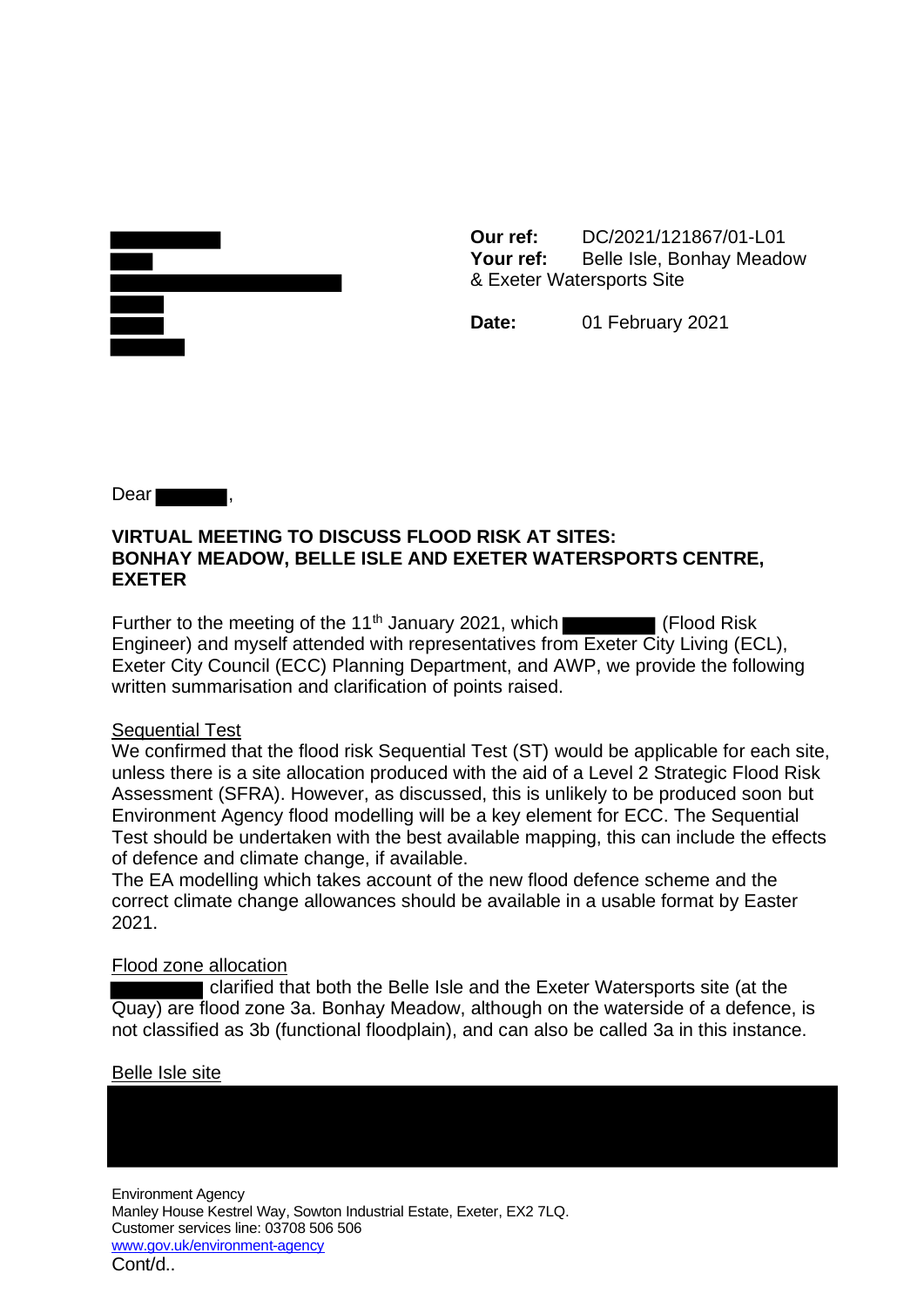

#### Exeter Watersports site



#### **Bonhay Meadow site**

As discussed, the defence line on site can be moved to the river channel edge or away from the road side. All residential development will need to be located at first floor level or above (or well above current defence level). There is also the matter of ownership and maintenance to consider. Any application will need to outline these intentions and identify whether they will be passed to trusted developer, Management Company, or other. As discussed, an access route is required to slipway.

The planning officers raised the issues surrounding loss of public open space at this location, which is water compatible and the existence of the South West Water tanks onsite which may make consideration of the sequential test more challenging at this site.

Please contact us if you require any further advice. We would welcome further preapplication consultation if you would find this helpful. As you are aware, we will charge for our technical advice based on a standard hourly rate that enables us to cover our costs. The fee for our advice is £100 per hour plus VAT.

Please contact me if you would like to enquire about entering into a further agreement with us for additional advice.

We welcome your feedback on our service to date. Please tell us what you think by completing our survey <https://www.smartsurvey.co.uk/s/PlanningAdviceServiceCustomerSurvey/>

Yours sincerely,